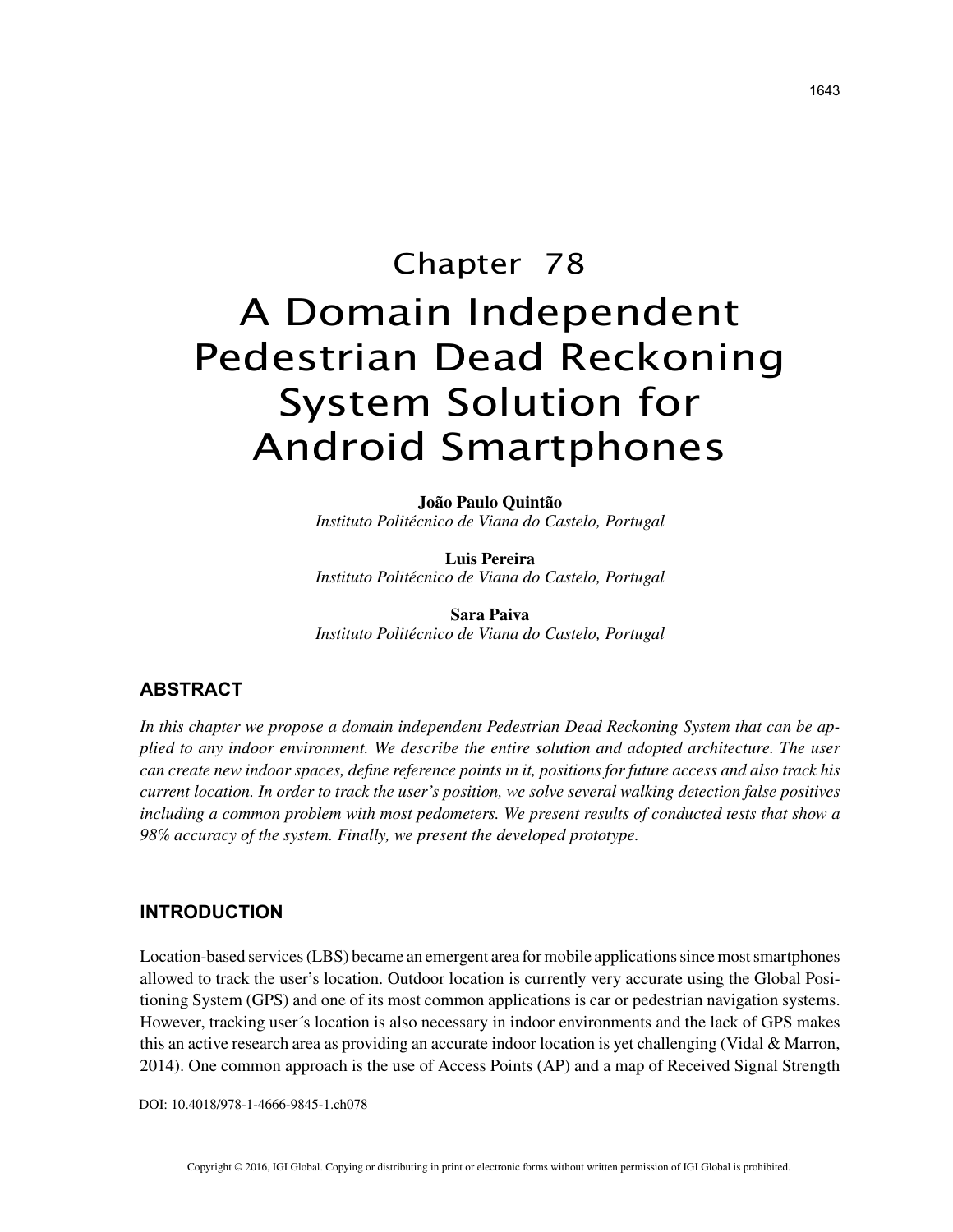Indication (RSSI) which has as main disadvantage the need to recalculate the entire map when AP´s physical location is changed. RFID tags can also be used but this approach demands an innumerous number of tags throughout the building with the correspondent costs associated. Another important aspect to bear in mind when choosing the technology is the control we will have on the indoor space. If a school board decides to provide track and navigation abilities to provide its students with important functionalities such as locating classrooms or teacher´s offices, then the school board has the power to acquire the necessary hardware to implement such a system. However, there are innumerous places we, as end users, would like to have indoor tracking and navigation abilities but we have no access to the system to perform the necessary changes. Examples are supermarkets or libraries where users could benefit from location services to track products or books. In these scenarios, programmers' can´t depend on APs or RFID tags (because they would not have access to them even if they existed) which automatically exclude these options. A suitable alternative is to use smartphone sensors namely the more common ones such as acceleration, gravity or the gyroscope that are present in almost all smartphones. This method is known as Pedestrian Dead Reckoning (PDR) (Kang & Han, 2014), where the current position is obtained based only on a reference position and data from sensors. Current PDR proposals have a detection method that tries to capture the walking swing. This approach is followed by many pedometer applications and the main problem is that a false positive is obtained when the user is standing still and shaking the phone up and down. Another issue with the majority of current proposals is the use of the indoor environment floor plan. While it produces a friendlier interface, it limits the applications of the system as sometimes (as we referred earlier for the cases of supermarkets or libraries) we don´t have access to that information which shouldn<sup> $\dot{\tau}$ </sup> exclude the possibility to provide location and tracking services in such environments.

In this chapter we provide an extension to the previous work we developed (Paiva 2015) where we introduced a domain independent PDR system for indoor tracking and location that assumed no hardware exists in a given indoor environment. The system is able to provide users with the capability to mark a position for future access in the indoor space such as a given product´s location within a supermarket or a book in a library. With the proposed system, each user can create several indoor environments (each one representing a particular indoor space he attends) and mark positions so he can easily find them later. The representation of the indoor environment does not use any floor plan so the system doesn´t become dependent of a specific space/domain. We use the Android Operating System for the application development and its sensors to track user´s location and help him find a previously marked position. In concrete, in this paper we extended the description of the architecture of the solution and detail/improve two modules of the system.

In the next section we present some related work and then we briefly introduce Android sensors, a fundamental component of our proposal. Next we introduce the developed solution, namely the architecture and supporting database as well as each of its modules along with the developed algorithms. We present an evaluation of the conducted tests and achieved results and finish with conclusions and future work.

### **BACKGROUND**

Several PDR systems are continuously being proposed to solve several situations where GPS cannot be used. One such example is proposed in (Constandache et al, 2010) where the users propose CompAcc, a simple and practical method of localization using phone compasses and accelerometers. For the user´s tracking, the authors record a person's walking patterns and match it against possible path signatures